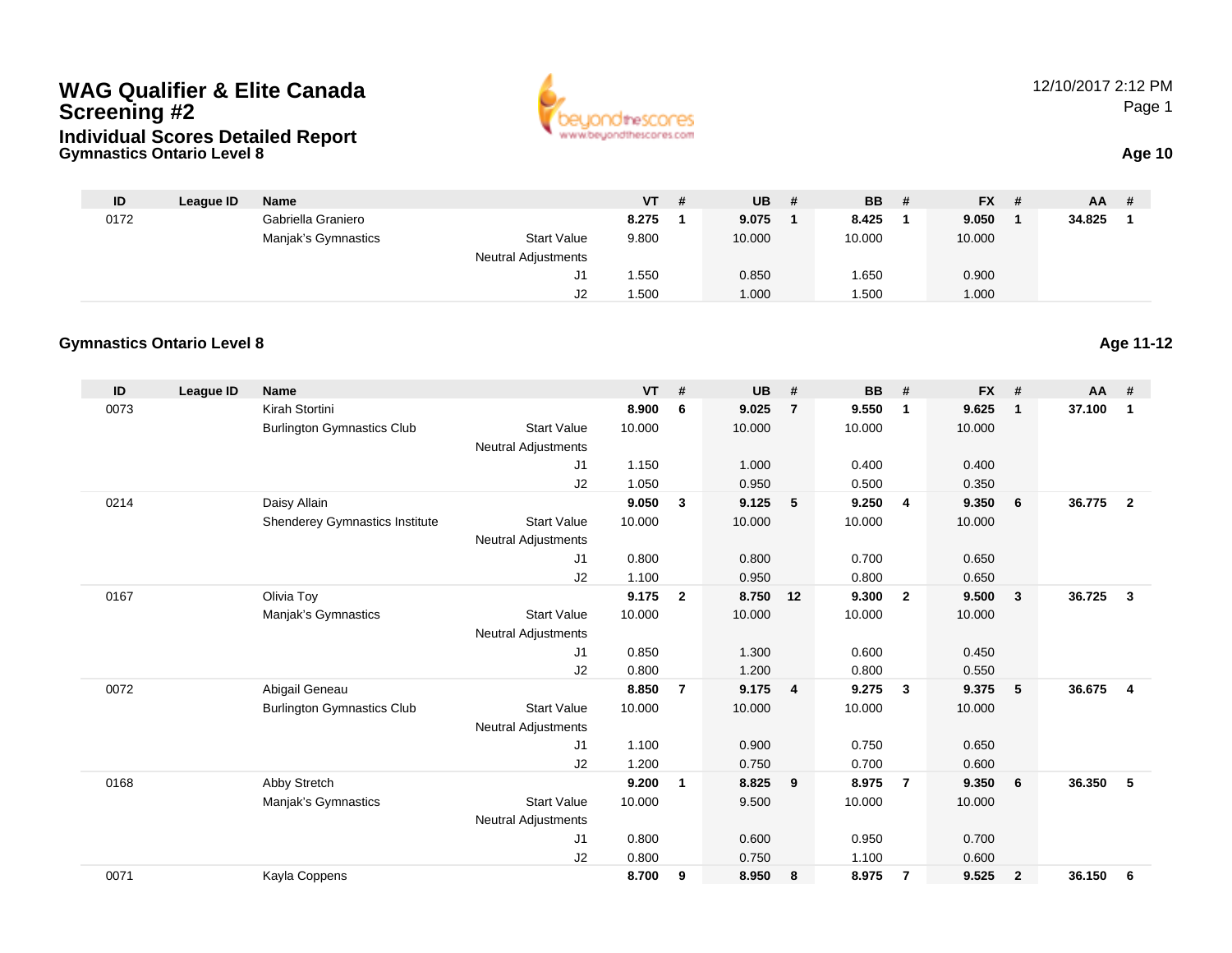

12/10/2017 2:12 PMPage 2

| halvidual Scores Detalled Report |                                                   |                                                  | www.oe/tougher.com |    |          |                |          |        |        |                         |           |                |
|----------------------------------|---------------------------------------------------|--------------------------------------------------|--------------------|----|----------|----------------|----------|--------|--------|-------------------------|-----------|----------------|
|                                  | <b>Burlington Gymnastics Club</b>                 | <b>Start Value</b><br><b>Neutral Adjustments</b> | 9.800              |    | 10.000   |                | 10.000   |        | 10.000 |                         |           |                |
|                                  |                                                   | J1                                               | 1.200              |    | 1.200    |                | 0.900    |        | 0.450  |                         |           |                |
|                                  |                                                   | J2                                               | 1.000              |    | 0.900    |                | 1.150    |        | 0.500  |                         |           |                |
| 0089                             | Cadey Williamson                                  |                                                  | 9.050              | 3  | 9.225    | $\overline{2}$ | 8.250    | 12     | 9.525  | $\overline{2}$          | 36.050    | $\overline{7}$ |
|                                  | Galaxy                                            | <b>Start Value</b>                               | 9.800              |    | 10.000   |                | 9.500    |        | 10.000 |                         |           |                |
|                                  |                                                   | <b>Neutral Adjustments</b>                       |                    |    |          |                |          |        |        |                         |           |                |
|                                  |                                                   | J1                                               | 0.700              |    | 0.850    |                | 1.300    |        | 0.400  |                         |           |                |
|                                  |                                                   | J2                                               | 0.800              |    | 0.700    |                | 1.200    |        | 0.550  |                         |           |                |
| 0251                             | Kennedi Dube                                      |                                                  | 8.600              | 10 | 9.200    | $\mathbf{3}$   | 9.000    | 6      | 9.250  | $\overline{7}$          | 36.050    | $\overline{7}$ |
|                                  | <b>Adrenaline Gymnastics</b>                      | <b>Start Value</b>                               | 9.800              |    | 10.000   |                | 10.000   |        | 10.000 |                         |           |                |
|                                  |                                                   | <b>Neutral Adjustments</b>                       |                    |    |          |                |          |        |        |                         |           |                |
|                                  |                                                   | J1                                               | 1.100              |    | 0.700    |                | 1.000    |        | 0.750  |                         |           |                |
|                                  |                                                   | J2                                               | 1.300              |    | 0.900    |                | 1.000    |        | 0.750  |                         |           |                |
| 0075                             | Aryanna Hatami-Fardy                              |                                                  | 8.775              | 8  | 8.775 11 |                | 8.900    | 8      | 9.525  | $\overline{\mathbf{2}}$ | 35.975    | - 8            |
|                                  | <b>Burlington Gymnastics Club</b>                 | <b>Start Value</b>                               | 9.800              |    | 10.000   |                | 10.000   |        | 10.000 |                         |           |                |
|                                  |                                                   | <b>Neutral Adjustments</b>                       |                    |    |          |                |          |        |        |                         |           |                |
|                                  |                                                   | J1                                               | 0.950              |    | 1.150    |                | 1.100    |        | 0.500  |                         |           |                |
|                                  |                                                   | J2                                               | 1.100              |    | 1.300    |                | 1.100    |        | 0.450  |                         |           |                |
| 0092                             | Aliya Maciejko                                    |                                                  | 9.025              | 4  | 8.750    | 12             | 8.575 10 |        | 9.450  | $\overline{4}$          | 35.800    | 9              |
|                                  | Galaxy                                            | <b>Start Value</b>                               | 9.800              |    | 10.000   |                | 9.500    |        | 10.000 |                         |           |                |
|                                  |                                                   | <b>Neutral Adjustments</b>                       |                    |    |          |                |          |        |        |                         |           |                |
|                                  |                                                   | J1                                               | 0.800              |    | 1.200    |                | 0.900    |        | 0.600  |                         |           |                |
|                                  |                                                   | J2                                               | 0.750              |    | 1.300    |                | 0.950    |        | 0.500  |                         |           |                |
| 0102                             | Kira Costen                                       |                                                  | 8.225              | 11 | 9.525    | $\mathbf{1}$   | 8.900    | 8      | 8.900  | $\overline{\mathbf{9}}$ | 35.550    | 10             |
|                                  | <b>Revolution Gymnastics And Sports</b><br>Centre | <b>Start Value</b>                               | 9.000              |    | 10.000   |                | 10.000   |        | 10.000 |                         |           |                |
|                                  |                                                   | <b>Neutral Adjustments</b>                       |                    |    |          |                |          |        |        |                         |           |                |
|                                  |                                                   | J1                                               | 0.750              |    | 0.450    |                | 1.200    |        | 1.000  |                         |           |                |
|                                  |                                                   | J2                                               | 0.800              |    | 0.500    |                | 1.000    |        | 1.200  |                         |           |                |
| 0169                             | Keira Still                                       |                                                  | 9.050              | 3  | 8.325 13 |                | 8.775    | $_{9}$ | 9.350  | 6                       | 35.500 11 |                |
|                                  | Manjak's Gymnastics                               | <b>Start Value</b>                               | 10.000             |    | 10.000   |                | 10.000   |        | 10.000 |                         |           |                |
|                                  |                                                   | <b>Neutral Adjustments</b>                       |                    |    |          |                |          |        |        |                         |           |                |
|                                  |                                                   | J1                                               | 0.900              |    | 1.500    |                | 1.150    |        | 0.600  |                         |           |                |
|                                  |                                                   | J2                                               | 1.000              |    | 1.850    |                | 1.300    |        | 0.700  |                         |           |                |
| 0171                             | Natasha Zaborski                                  |                                                  | 8.000              | 12 | 8.825    | 9              | 9.200    | 5      | 9.025  | 8                       | 35.050 12 |                |
|                                  | Manjak's Gymnastics                               | <b>Start Value</b>                               | 9.200              |    | 10.000   |                | 10.000   |        | 10.000 |                         |           |                |
|                                  |                                                   | <b>Neutral Adjustments</b>                       |                    |    |          |                |          |        |        |                         |           |                |
|                                  |                                                   | J <sub>1</sub>                                   | 1.200              |    | 1.000    |                | 0.900    |        | 0.900  |                         |           |                |
|                                  |                                                   | J2                                               | 1.200              |    | 1.350    |                | 0.700    |        | 1.050  |                         |           |                |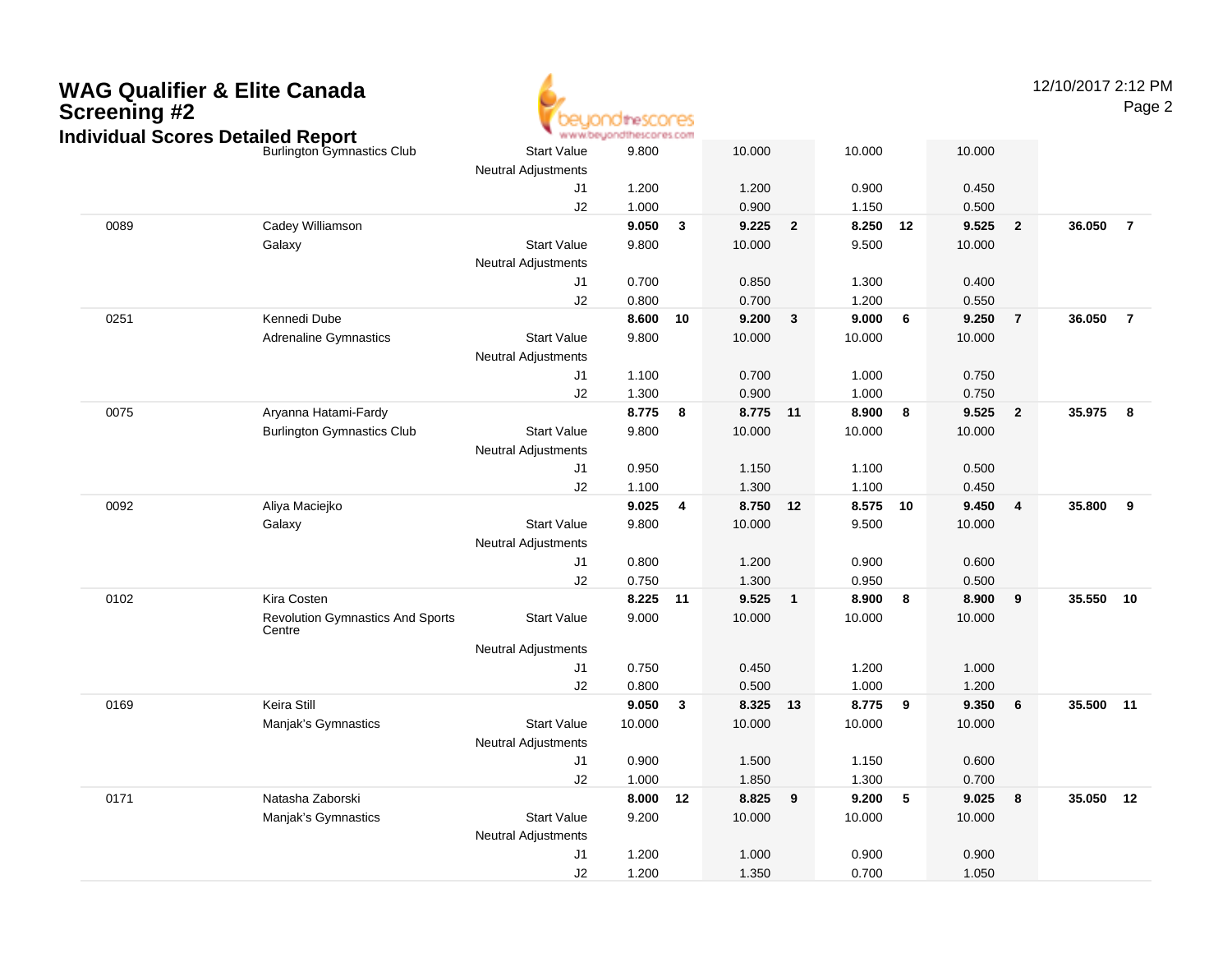| <b>Screening #2</b> | <b>WAG Qualifier &amp; Elite Canada</b><br><b>Individual Scores Detailed Report</b> |                                                  | heSCOCES |                |        |    |       |      |        |                | 12/10/2017 2:12 PM | Page 3 |
|---------------------|-------------------------------------------------------------------------------------|--------------------------------------------------|----------|----------------|--------|----|-------|------|--------|----------------|--------------------|--------|
| 0205                | Aime MacNeil                                                                        |                                                  | 8.950    | $-5$           | 9.050  | 6  | 7.650 | - 14 | 9.250  | $\overline{7}$ | 34.900 13          |        |
|                     | <b>Dynamo Gymnastics</b>                                                            | <b>Start Value</b><br><b>Neutral Adjustments</b> | 10.000   |                | 10.000 |    | 9.500 |      | 10.000 |                |                    |        |
|                     |                                                                                     | J1                                               | 1.000    |                | 0.800  |    | 2.000 |      | 0.800  |                |                    |        |
|                     |                                                                                     | J2                                               | 1.100    |                | 1.100  |    | 1.700 |      | 0.700  |                |                    |        |
| 0203                | Alannah Curley                                                                      |                                                  | 7.925    | 13             | 8.800  | 10 | 8.275 | 11   | 8.800  | 10             | 33.800             | 14     |
|                     | <b>Dynamo Gymnastics</b>                                                            | <b>Start Value</b><br><b>Neutral Adjustments</b> | 9.000    |                | 10.000 |    | 9.700 |      | 10.000 |                |                    |        |
|                     |                                                                                     | J1                                               | 1.050    |                | 1.100  |    | 1.300 |      | 1.100  |                |                    |        |
|                     |                                                                                     | J2                                               | 1.100    |                | 1.300  |    | 1.550 |      | 1.300  |                |                    |        |
| 0338                | Amy Robins                                                                          |                                                  | 8.850    | $\overline{7}$ | 7.750  | 14 | 7.875 | 13   | 8.600  | 11             | 33.075             | 15     |
|                     | Rose City Gymnastics                                                                | <b>Start Value</b><br><b>Neutral Adjustments</b> | 9.800    |                | 10.000 |    | 9.500 |      | 10.000 |                |                    |        |
|                     |                                                                                     | J1                                               | 0.900    |                | 2.300  |    | 1.700 |      | 1.300  |                |                    |        |
|                     |                                                                                     | J2                                               | 1.000    |                | 2.200  |    | 1.550 |      | 1.500  |                |                    |        |

A

#### **Gymnastics Ontario Level 8Age 13**

**ID League ID Name VT # UB # BB # FX # AA #** 0321 Jiselle Manalo **9.475 <sup>1</sup> 9.450 <sup>2</sup> 9.225 <sup>3</sup> 9.675 <sup>1</sup> 37.825 <sup>1</sup>** Milton Springers Start Valuee 10.000 10.000 10.000 10.000 Neutral Adjustments J1 0.550 0.500 0.750 0.350 J2 0.500 0.600 0.800 0.300 0324 Ella Power **9.200 <sup>2</sup> 9.525 <sup>1</sup> 9.400 <sup>1</sup> 9.525 <sup>2</sup> 37.650 <sup>2</sup>** Milton Springers Start Valuee 10.000 10.000 10.000 10.000 Neutral Adjustments J1 0.800 0.500 0.650 0.500 J2 0.800 0.450 0.550 0.450 0234 Tralee Coleman **8.900 <sup>5</sup> 9.300 <sup>3</sup> 9.200 <sup>4</sup> 9.150 <sup>6</sup> 36.550 <sup>3</sup>** Shenderey Gymnastics Institute Start Value 9.800 10.000 10.000 10.000 Neutral Adjustments J1 0.800 0.700 0.800 0.800 J2 1.000 0.700 0.800 0.900 0117 Marley MacKinnon **9.150 <sup>4</sup> 9.150 <sup>4</sup> 8.650 <sup>7</sup> 9.475 <sup>3</sup> 36.425 <sup>4</sup>** East York Gymnastics Start Valuee 10.000 10.000 10.000 10.000 Neutral Adjustments J1 0.800 0.750 1.300 0.500 J20.900 0.950 1.400 0.550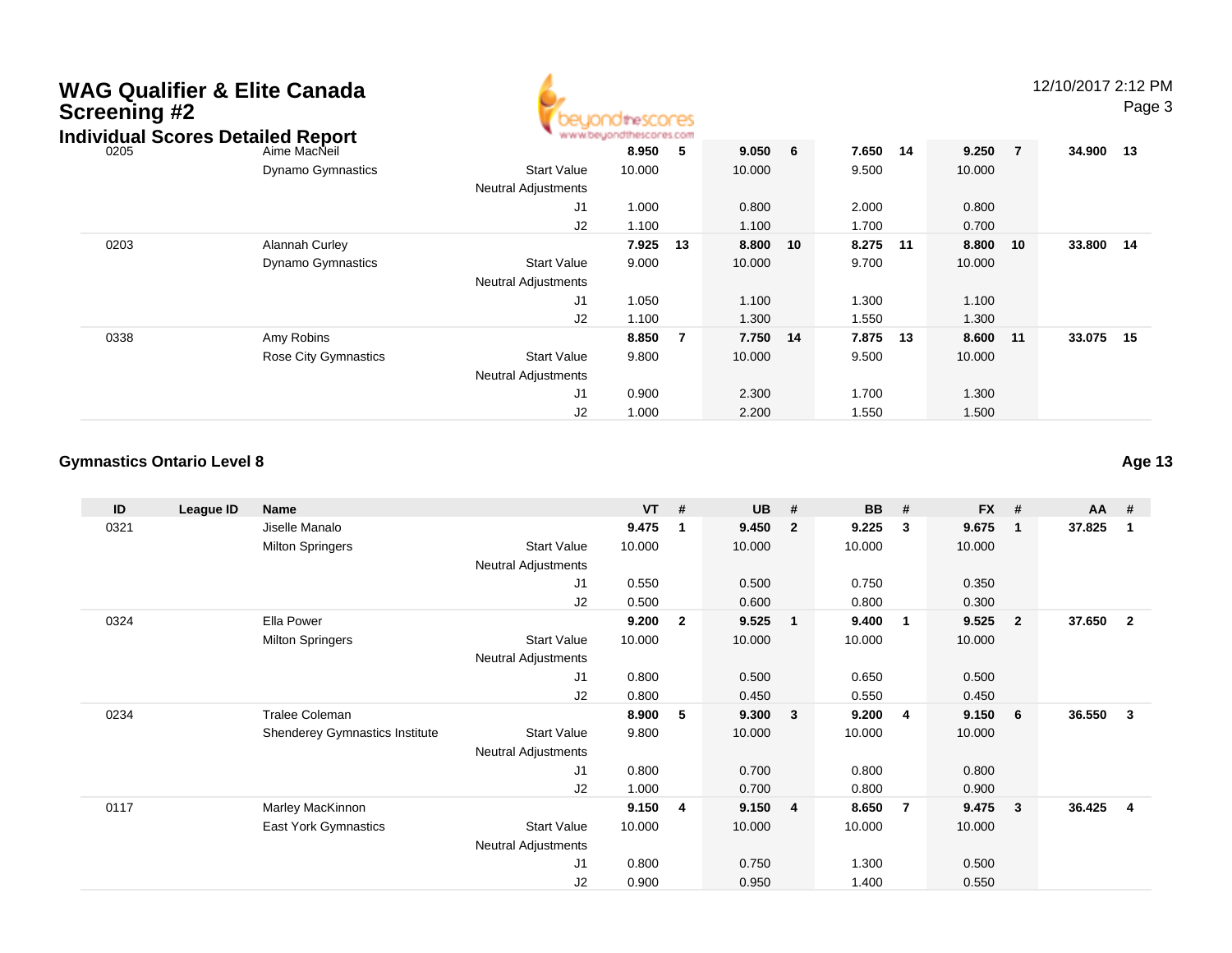| <b>Screening #2</b> | <b>WAG Qualifier &amp; Elite Canada</b><br><b>Individual Scores Detailed Report</b> | www.beyondt                                      | <b>JiheSCOFES</b> |                         |        |                          |          |                |        |                | 12/10/2017 2:12 PM | Page 4         |
|---------------------|-------------------------------------------------------------------------------------|--------------------------------------------------|-------------------|-------------------------|--------|--------------------------|----------|----------------|--------|----------------|--------------------|----------------|
| 0325                | Sophia Paris                                                                        |                                                  | 8.900             | 5                       | 9.300  | $\mathbf{3}$             | 8.775    | 6              | 9.450  | $\overline{4}$ | 36.425             | $\overline{4}$ |
|                     | <b>Milton Springers</b>                                                             | <b>Start Value</b>                               | 10.000            |                         | 10.000 |                          | 10.000   |                | 10.000 |                |                    |                |
|                     |                                                                                     | <b>Neutral Adjustments</b>                       |                   |                         |        |                          |          |                |        |                |                    |                |
|                     |                                                                                     | J1                                               | 1.100             |                         | 0.600  |                          | 1.200    |                | 0.600  |                |                    |                |
|                     |                                                                                     | J2                                               | 1.100             |                         | 0.800  |                          | 1.250    |                | 0.500  |                |                    |                |
| 0299                | Morgan White                                                                        |                                                  | 9.150             | $\overline{\mathbf{4}}$ | 9.000  | 5                        | 8.350    | 8              | 9.300  | 5              | 35.800             | 5              |
|                     | <b>Milton Springers</b>                                                             | <b>Start Value</b>                               | 10.000            |                         | 10.000 |                          | 10.000   |                | 10.000 |                |                    |                |
|                     |                                                                                     | Neutral Adjustments                              |                   |                         |        |                          | $-0.300$ |                |        |                |                    |                |
|                     |                                                                                     | J1                                               | 0.750             |                         | 1.000  |                          | 1.200    |                | 0.700  |                |                    |                |
|                     |                                                                                     | J2                                               | 0.950             |                         | 1.000  |                          | 1.500    |                | 0.700  |                |                    |                |
| 0070                | Georgia Brunetti                                                                    |                                                  | 8.625             | 6                       | 8.550  | $\overline{7}$           | 9.100    | 5              | 9.450  | 4              | 35.725             | 6              |
|                     | <b>Burlington Gymnastics Club</b>                                                   | <b>Start Value</b>                               | 9.500             |                         | 10.000 |                          | 10.000   |                | 10.000 |                |                    |                |
|                     |                                                                                     | <b>Neutral Adjustments</b>                       |                   |                         |        |                          |          |                |        |                |                    |                |
|                     |                                                                                     | J1                                               | 0.850             |                         | 1.500  |                          | 0.900    |                | 0.500  |                |                    |                |
|                     |                                                                                     | J2                                               | 0.900             |                         | 1.400  |                          | 0.900    |                | 0.600  |                |                    |                |
| 0289                | Lyla D'Andrea                                                                       |                                                  | 9.175             | $\overline{\mathbf{3}}$ | 7.725  | 9                        | 9.400    | $\overline{1}$ | 8.825  | 8              | 35.125             | $\overline{7}$ |
|                     | <b>Bluewater</b>                                                                    | <b>Start Value</b>                               | 10.000            |                         | 10.000 |                          | 10.000   |                | 10.000 |                |                    |                |
|                     |                                                                                     | <b>Neutral Adjustments</b>                       |                   |                         |        |                          |          |                |        |                |                    |                |
|                     |                                                                                     | J1                                               | 0.850             |                         | 2.400  |                          | 0.600    |                | 1.050  |                |                    |                |
|                     |                                                                                     | J2                                               | 0.800             |                         | 2.150  |                          | 0.600    |                | 1.300  |                |                    |                |
| 0244                | Tiana Lombardo                                                                      |                                                  | 8.300             | $\overline{7}$          | 8.800  | 6                        | 8.225    | - 9            | 8.500  | 9              | 33.825             | - 8            |
|                     | <b>Ultimate Gymnastics</b>                                                          | <b>Start Value</b><br><b>Neutral Adjustments</b> | 9.500             |                         | 10.000 |                          | 9.500    |                | 10.000 |                |                    |                |
|                     |                                                                                     | J1                                               | 1.100             |                         | 1.100  |                          | 1.200    |                | 1.400  |                |                    |                |
|                     |                                                                                     | J2                                               | 1.300             |                         | 1.300  |                          | 1.350    |                | 1.600  |                |                    |                |
| 0206                | Kiersten Scherer                                                                    |                                                  | 8.275             | $\overline{\mathbf{8}}$ | 8.200  | 8                        | 8.200    | 10             | 9.100  | $\overline{7}$ | 33.775             | - 9            |
|                     | <b>Dynamo Gymnastics</b>                                                            | <b>Start Value</b><br><b>Neutral Adjustments</b> | 9.800             |                         | 10.000 |                          | 9.500    |                | 10.000 |                |                    |                |
|                     |                                                                                     | J1                                               | 1.600             |                         | 2.000  |                          | 1.400    |                | 0.900  |                |                    |                |
|                     |                                                                                     | J2                                               | 1.450             |                         | 1.600  |                          | 1.200    |                | 0.900  |                |                    |                |
| 0345                | Simona Marchetti                                                                    |                                                  | <b>X.XXX</b>      | $\sim$                  | X.XXX  | $\overline{\phantom{a}}$ | 9.300    | $\overline{2}$ | 9.100  | $\overline{7}$ | 18.400             | 10             |
|                     | <b>Adrenaline Gymnastics</b>                                                        | <b>Start Value</b>                               |                   |                         |        |                          | 10.000   |                | 9.500  |                |                    |                |
|                     |                                                                                     | <b>Neutral Adjustments</b>                       |                   |                         |        |                          |          |                |        |                |                    |                |
|                     |                                                                                     | J1                                               |                   |                         |        |                          | 0.750    |                | 0.400  |                |                    |                |
|                     |                                                                                     | J2                                               |                   |                         |        |                          | 0.650    |                | 0.400  |                |                    |                |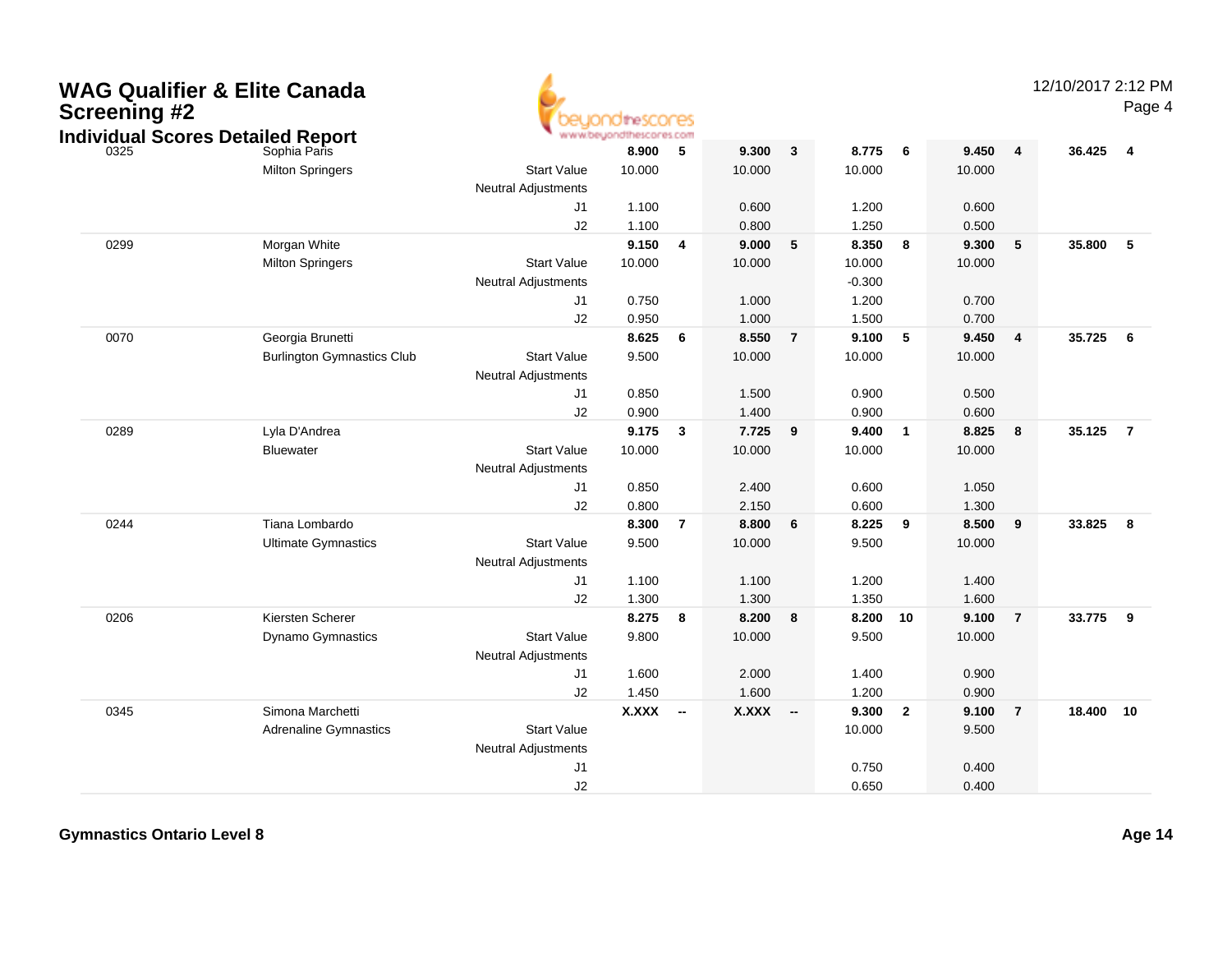

| ID   | <b>League ID</b> | <b>Name</b>                             |                            | <b>VT</b>      | #                       | <b>UB</b>      | #              | <b>BB</b>      | #                       | <b>FX</b>      | #              | AA     | #                       |
|------|------------------|-----------------------------------------|----------------------------|----------------|-------------------------|----------------|----------------|----------------|-------------------------|----------------|----------------|--------|-------------------------|
| 0287 |                  | Shea Skinn-Wai                          |                            | 9.300          | 5                       | 9.250          | $\mathbf{3}$   | 9.650          | $\overline{1}$          | 9.500          | 3              | 37.700 | $\mathbf{1}$            |
|      |                  | Bluewater                               | <b>Start Value</b>         | 10.000         |                         | 10.000         |                | 10.000         |                         | 10.000         |                |        |                         |
|      |                  |                                         | Neutral Adjustments        |                |                         |                |                |                |                         |                |                |        |                         |
|      |                  |                                         | J1                         | 0.700          |                         | 0.800          |                | 0.300          |                         | 0.500          |                |        |                         |
|      |                  |                                         | J2                         | 0.700          |                         | 0.700          |                | 0.400          |                         | 0.500          |                |        |                         |
| 0023 |                  | Sarah Gantlett                          |                            | 9.650          | $\mathbf{1}$            | 9.000          | 8              | 9.100          | $\overline{4}$          | 9.600          | $\overline{1}$ | 37.350 | $\overline{2}$          |
|      |                  | Forest City Gym Club                    | <b>Start Value</b>         | 10.000         |                         | 10.000         |                | 10.000         |                         | 10.000         |                |        |                         |
|      |                  |                                         | <b>Neutral Adjustments</b> |                |                         |                |                |                |                         |                |                |        |                         |
|      |                  |                                         | J1                         | 0.350          |                         | 1.000          |                | 0.800          |                         | 0.400          |                |        |                         |
|      |                  |                                         | J2                         | 0.350<br>9.325 |                         | 1.000<br>9.575 |                | 1.000<br>9.025 | 5                       | 0.400<br>9.375 |                | 37.300 | $\overline{\mathbf{3}}$ |
| 0298 |                  | Ainsley Wisson                          | <b>Start Value</b>         | 10.000         | $\overline{\mathbf{4}}$ | 10.000         | $\overline{1}$ | 10.000         |                         |                | $\overline{4}$ |        |                         |
|      |                  | <b>Milton Springers</b>                 | <b>Neutral Adjustments</b> |                |                         |                |                |                |                         | 10.000         |                |        |                         |
|      |                  |                                         | J1                         | 0.700          |                         | 0.450          |                | 0.850          |                         | 0.550          |                |        |                         |
|      |                  |                                         | J2                         | 0.650          |                         | 0.400          |                | 1.100          |                         | 0.700          |                |        |                         |
| 0152 |                  | Mia Sellars                             |                            | 9.075          | 6                       | 9.075          | 6              | 9.325          | $\overline{2}$          | 9.550          | $\overline{2}$ | 37.025 | $\overline{\mathbf{4}}$ |
|      |                  | London Gym Academy                      | <b>Start Value</b>         | 10.000         |                         | 10.000         |                | 10.000         |                         | 10.000         |                |        |                         |
|      |                  |                                         | <b>Neutral Adjustments</b> |                |                         |                |                |                |                         |                |                |        |                         |
|      |                  |                                         | J1                         | 1.000          |                         | 1.000          |                | 0.650          |                         | 0.400          |                |        |                         |
|      |                  |                                         | J2                         | 0.850          |                         | 0.850          |                | 0.700          |                         | 0.500          |                |        |                         |
| 0100 |                  | Zahra Zeineddine                        |                            | 9.450          | $\mathbf{2}$            | 9.450          | $\overline{2}$ | 8.500          | 8                       | 9.375          | $\overline{4}$ | 36.775 | 5                       |
|      |                  | <b>Revolution Gymnastics And Sports</b> | <b>Start Value</b>         | 10.000         |                         | 10.000         |                | 10.000         |                         | 10.000         |                |        |                         |
|      |                  | Centre                                  |                            |                |                         |                |                |                |                         |                |                |        |                         |
|      |                  |                                         | Neutral Adjustments        | 0.500          |                         | 0.500          |                |                |                         | 0.700          |                |        |                         |
|      |                  |                                         | J1<br>J2                   | 0.600          |                         | 0.600          |                | 1.550<br>1.450 |                         | 0.550          |                |        |                         |
| 0202 |                  | <b>Gabrielle Bailey</b>                 |                            | 9.450          | $\mathbf{2}$            | 9.100          | 5              | 8.600          | $\overline{7}$          | 9.550          | $\overline{2}$ | 36.700 | 6                       |
|      |                  | Dynamo Gymnastics                       | <b>Start Value</b>         | 10.000         |                         | 10.000         |                | 10.000         |                         | 10.000         |                |        |                         |
|      |                  |                                         | <b>Neutral Adjustments</b> |                |                         |                |                |                |                         |                |                |        |                         |
|      |                  |                                         | J1                         | 0.500          |                         | 1.000          |                | 1.400          |                         | 0.400          |                |        |                         |
|      |                  |                                         | J2                         | 0.600          |                         | 0.800          |                | 1.400          |                         | 0.500          |                |        |                         |
| 0296 |                  | Laura Mogilnicki                        |                            | 9.400          | 3                       | 9.450          | $\mathbf{2}$   | 9.100          | $\overline{\mathbf{4}}$ | 8.700          | 8              | 36.650 | $\overline{7}$          |
|      |                  | <b>Milton Springers</b>                 | <b>Start Value</b>         | 10.000         |                         | 10.000         |                | 10.000         |                         | 10.000         |                |        |                         |
|      |                  |                                         | Neutral Adjustments        |                |                         |                |                |                |                         |                |                |        |                         |
|      |                  |                                         | J1                         | 0.600          |                         | 0.550          |                | 0.800          |                         | 1.300          |                |        |                         |
|      |                  |                                         | J2                         | 0.600          |                         | 0.550          |                | 1.000          |                         | 1.300          |                |        |                         |
| 0141 |                  | Faith Ruber                             |                            | 9.325          | 4                       | 8.450          | 9              | 9.250          | $\mathbf{3}$            | 9.275          | $\overline{7}$ | 36.300 | 8                       |
|      |                  | Aereo Gymnastics Club                   | <b>Start Value</b>         | 9.800          |                         | 10.000         |                | 10.000         |                         | 10.000         |                |        |                         |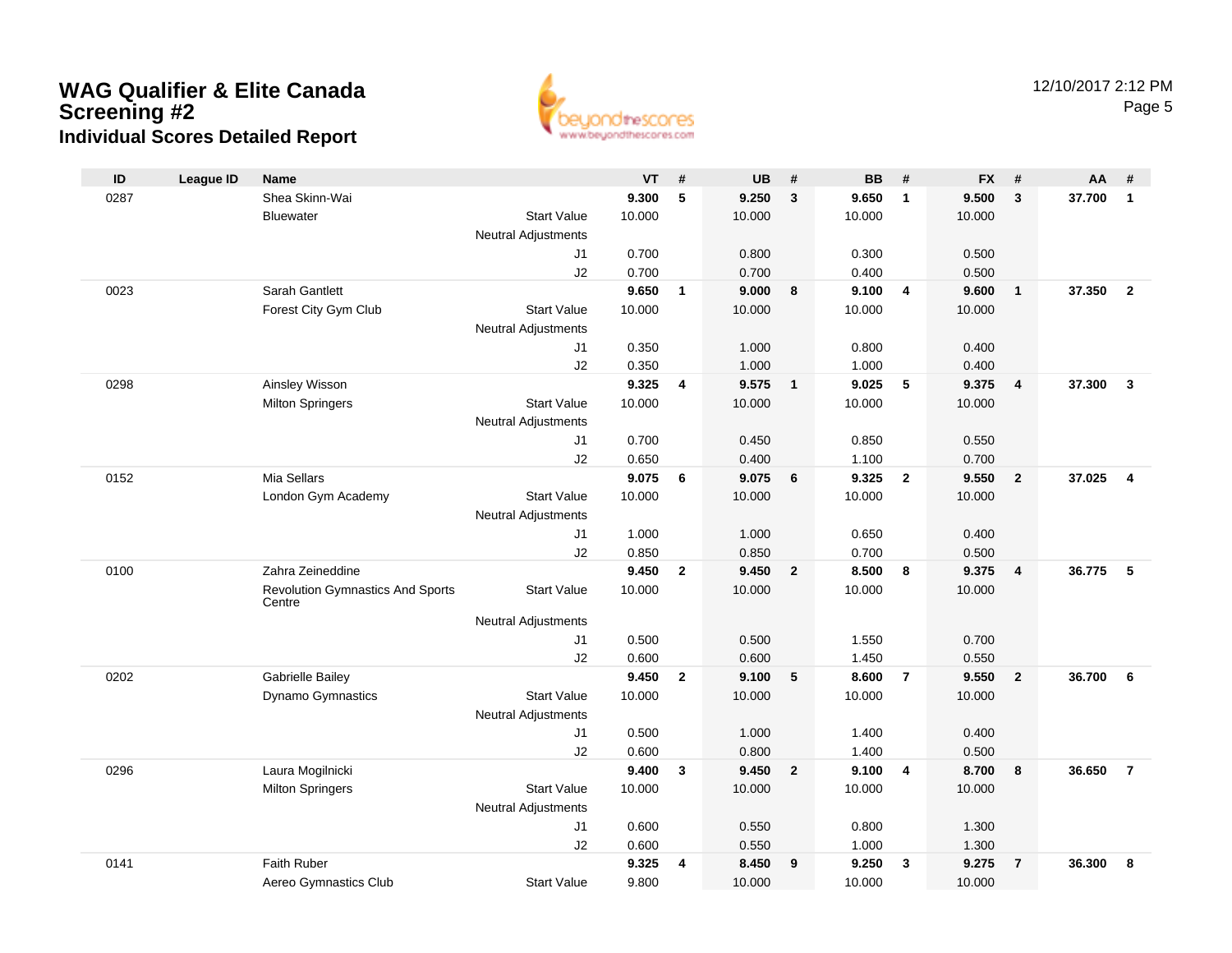

12/10/2017 2:12 PMPage 6

|      |                                   | Neutral Adjustments        |        |                |           |         |        |     |        |    |
|------|-----------------------------------|----------------------------|--------|----------------|-----------|---------|--------|-----|--------|----|
|      |                                   | J1                         | 0.450  |                | 1.600     | 0.650   | 0.700  |     |        |    |
|      |                                   | J2                         | 0.500  |                | 1.500     | 0.850   | 0.750  |     |        |    |
| 0288 | <b>Trinity Morningstar</b>        |                            | 8.400  | $_{\rm 8}$     | 9.150 4   | 9.000 6 | 9.325  | 5   | 35.875 | 9  |
|      | <b>Bluewater</b>                  | <b>Start Value</b>         | 9.000  |                | 10.000    | 10.000  | 10.000 |     |        |    |
|      |                                   | <b>Neutral Adjustments</b> |        |                |           |         |        |     |        |    |
|      |                                   | J1                         | 0.500  |                | 0.700     | 1.000   | 0.650  |     |        |    |
|      |                                   | J2                         | 0.700  |                | 1.000     | 1.000   | 0.700  |     |        |    |
| 0038 | Karli Stevenson                   |                            | 8.875  | $\overline{7}$ | $9.025$ 7 | 8.600 7 | 9.300  | - 6 | 35.800 | 10 |
|      | <b>Infinity Gymnastics Centre</b> | <b>Start Value</b>         | 10.000 |                | 10.000    | 10.000  | 10.000 |     |        |    |
|      |                                   | <b>Neutral Adjustments</b> |        |                |           |         |        |     |        |    |
|      |                                   | J <sub>1</sub>             | 1.250  |                | 1.000     | 1.500   | 0.700  |     |        |    |
|      |                                   | J2                         | 1.000  |                | 0.950     | 1.300   | 0.700  |     |        |    |

## **Gymnastics Ontario Level 8**

**Age 15**

| ID   | League ID | <b>Name</b>                |                     | <b>VT</b> | #            | <b>UB</b> | #                       | <b>BB</b> | #              | <b>FX</b> | #              | AA #   |                |
|------|-----------|----------------------------|---------------------|-----------|--------------|-----------|-------------------------|-----------|----------------|-----------|----------------|--------|----------------|
| 0116 |           | Lia Katsiroumpas           |                     | 9.575     |              | 9.125     | $\overline{2}$          | 9.050     | 3              | 9.475     | $\overline{2}$ | 37.225 | 1              |
|      |           | East York Gymnastics       | <b>Start Value</b>  | 10.000    |              | 10.000    |                         | 10.000    |                | 10.000    |                |        |                |
|      |           |                            | Neutral Adjustments |           |              |           |                         |           |                |           |                |        |                |
|      |           |                            | J1                  | 0.450     |              | 1.000     |                         | 0.800     |                | 0.450     |                |        |                |
|      |           |                            | J2                  | 0.400     |              | 0.750     |                         | 1.100     |                | 0.600     |                |        |                |
| 0010 |           | Laura White                |                     | 8.625     | 4            | 9.225     | $\overline{\mathbf{1}}$ | 9.600     | $\mathbf{1}$   | 9.700     | $\mathbf 1$    | 37.150 | $\overline{2}$ |
|      |           | Niagara Acro Cats          | <b>Start Value</b>  | 9.500     |              | 10.000    |                         | 10.000    |                | 10.000    |                |        |                |
|      |           |                            | Neutral Adjustments |           |              |           |                         |           |                |           |                |        |                |
|      |           |                            | J1                  | 0.950     |              | 0.800     |                         | 0.350     |                | 0.350     |                |        |                |
|      |           |                            | J2                  | 0.800     |              | 0.750     |                         | 0.450     |                | 0.250     |                |        |                |
| 0039 |           | <b>Hailey Kohler</b>       |                     | 9.125     | $\mathbf{2}$ | 8.950     | $\overline{\mathbf{3}}$ | 8.750     | -4             | 9.400     | $\overline{4}$ | 36.225 | 3              |
|      |           | Infinity Gymnastics Centre | <b>Start Value</b>  | 9.800     |              | 10.000    |                         | 10.000    |                | 10.000    |                |        |                |
|      |           |                            | Neutral Adjustments |           |              |           |                         |           |                |           |                |        |                |
|      |           |                            | J1                  | 0.650     |              | 0.900     |                         | 1.200     |                | 0.650     |                |        |                |
|      |           |                            | J <sub>2</sub>      | 0.700     |              | 1.200     |                         | 1.300     |                | 0.550     |                |        |                |
| 0017 |           | Mady Brown                 |                     | 9.075     | 3            | 8.900     | $\overline{4}$          | 8.050     | -5             | 9.425     | 3              | 35.450 | $\overline{4}$ |
|      |           | Forest City Gym Club       | <b>Start Value</b>  | 9.800     |              | 10.000    |                         | 9.500     |                | 10.000    |                |        |                |
|      |           |                            | Neutral Adjustments |           |              |           |                         |           |                |           |                |        |                |
|      |           |                            | J1                  | 0.600     |              | 1.200     |                         | 1.400     |                | 0.500     |                |        |                |
|      |           |                            | J <sub>2</sub>      | 0.850     |              | 1.000     |                         | 1.500     |                | 0.650     |                |        |                |
| 0204 |           | Talia Lees                 |                     | 8.475     | 5            | 8.550     | $-5$                    | 9.150     | $\overline{2}$ | 9.175     | 5              | 35.350 | 5              |
|      |           | Dynamo Gymnastics          | Start Value         | 9.000     |              | 10.000    |                         | 10.000    |                | 10.000    |                |        |                |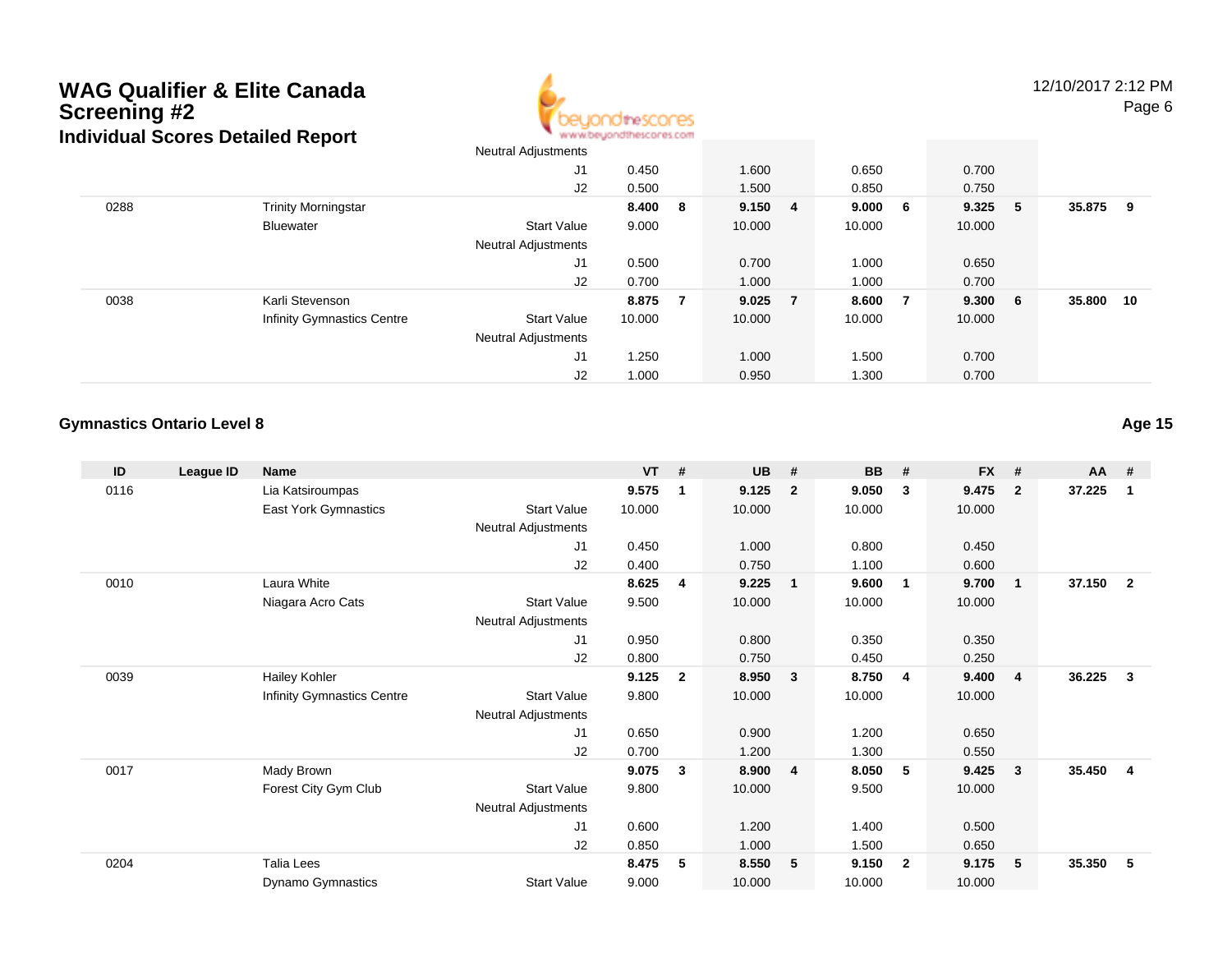

12/10/2017 2:12 PMPage 7

0.650

## **Gymnastics Ontario Level 8**

**Age 16+**

| ID   | <b>League ID</b> | <b>Name</b>                       |                            | <b>VT</b>    | #                        | <b>UB</b>    | #                        | <b>BB</b>    | #                        | <b>FX</b>    | #                        | AA     | #                        |
|------|------------------|-----------------------------------|----------------------------|--------------|--------------------------|--------------|--------------------------|--------------|--------------------------|--------------|--------------------------|--------|--------------------------|
| 0219 |                  | Kirsten Yip                       |                            | <b>X.XXX</b> | $\overline{\phantom{a}}$ | <b>X.XXX</b> | $\overline{\phantom{a}}$ | <b>X.XXX</b> | $\overline{\phantom{a}}$ | <b>X.XXX</b> | $\overline{\phantom{a}}$ | 0.000  | $\overline{\phantom{a}}$ |
| 0008 |                  | Marina Rose                       |                            | 9.575        | $\mathbf{1}$             | 9.375        | $\overline{2}$           | 9.400        | $\mathbf{3}$             | 9.600        | $\overline{\mathbf{3}}$  | 37.950 | $\mathbf{1}$             |
|      |                  | Niagara Acro Cats                 | <b>Start Value</b>         | 10.000       |                          | 10.000       |                          | 10.000       |                          | 10.000       |                          |        |                          |
|      |                  |                                   | <b>Neutral Adjustments</b> |              |                          |              |                          |              |                          |              |                          |        |                          |
|      |                  |                                   | J <sub>1</sub>             | 0.400        |                          | 0.600        |                          | 0.700        |                          | 0.400        |                          |        |                          |
|      |                  |                                   | J2                         | 0.450        |                          | 0.650        |                          | 0.500        |                          | 0.400        |                          |        |                          |
| 0031 |                  | Ella MacPhail                     |                            | 9.400        | $\overline{2}$           | 9.150        | $\mathbf{3}$             | 9.650        | $\overline{1}$           | 9.450        | 5                        | 37.650 | $\overline{2}$           |
|      |                  | <b>Trillium GC</b>                | <b>Start Value</b>         | 9.800        |                          | 10.000       |                          | 10.000       |                          | 10.000       |                          |        |                          |
|      |                  |                                   | <b>Neutral Adjustments</b> |              |                          |              |                          |              |                          |              |                          |        |                          |
|      |                  |                                   | J1                         | 0.400        |                          | 0.750        |                          | 0.300        |                          | 0.550        |                          |        |                          |
|      |                  |                                   | J2                         | 0.400        |                          | 0.950        |                          | 0.400        |                          | 0.550        |                          |        |                          |
| 0118 |                  | Aleya Morin                       |                            | 9.175        | 6                        | 9.100        | $\overline{4}$           | 9.575        | $\overline{2}$           | 9.700        | $\mathbf{2}$             | 37.550 | $\mathbf{3}$             |
|      |                  | East York Gymnastics              | <b>Start Value</b>         | 10.000       |                          | 10.000       |                          | 10.000       |                          | 10.000       |                          |        |                          |
|      |                  |                                   | Neutral Adjustments        |              |                          |              |                          |              |                          |              |                          |        |                          |
|      |                  |                                   | J1                         | 0.850        |                          | 0.800        |                          | 0.350        |                          | 0.300        |                          |        |                          |
|      |                  |                                   | J2                         | 0.800        |                          | 1.000        |                          | 0.500        |                          | 0.300        |                          |        |                          |
| 0067 |                  | Olivia Moore                      |                            | 9.350        | 4                        | 8.825        | 6                        | 9.300        | $\overline{4}$           | 9.825        | $\mathbf{1}$             | 37.300 | $\overline{4}$           |
|      |                  | <b>Burlington Gymnastics Club</b> | <b>Start Value</b>         | 10.000       |                          | 10.000       |                          | 10.000       |                          | 10.000       |                          |        |                          |
|      |                  |                                   | <b>Neutral Adjustments</b> |              |                          |              |                          |              |                          |              |                          |        |                          |
|      |                  |                                   | J1                         | 0.600        |                          | 1.050        |                          | 0.600        |                          | 0.200        |                          |        |                          |
|      |                  |                                   | J2                         | 0.700        |                          | 1.300        |                          | 0.800        |                          | 0.150        |                          |        |                          |
| 0068 |                  | Katelyn Kettle                    |                            | 9.375        | $\mathbf{3}$             | 8.900        | 5                        | 8.800        | $\overline{7}$           | 9.475        | $\overline{4}$           | 36.550 | -5                       |
|      |                  | <b>Burlington Gymnastics Club</b> | <b>Start Value</b>         | 10.000       |                          | 10.000       |                          | 10.000       |                          | 10.000       |                          |        |                          |
|      |                  |                                   | <b>Neutral Adjustments</b> |              |                          |              |                          |              |                          |              |                          |        |                          |
|      |                  |                                   | J1                         | 0.650        |                          | 1.100        |                          | 1.300        |                          | 0.550        |                          |        |                          |
|      |                  |                                   | J2                         | 0.600        |                          | 1.100        |                          | 1.100        |                          | 0.500        |                          |        |                          |
| 0074 |                  | Jenny Christmas                   |                            | 9.200        | 5                        | 9.400        | $\overline{\mathbf{1}}$  | 8.350        | 11                       | 9.600        | $\mathbf{3}$             | 36.550 | -5                       |
|      |                  | <b>Burlington Gymnastics Club</b> | <b>Start Value</b>         | 10.000       |                          | 10.000       |                          | 9.500        |                          | 10.000       |                          |        |                          |
|      |                  |                                   | <b>Neutral Adjustments</b> |              |                          |              |                          |              |                          |              |                          |        |                          |
|      |                  |                                   | J1                         | 0.900        |                          | 0.650        |                          | 1.200        |                          | 0.450        |                          |        |                          |
|      |                  |                                   | J2                         | 0.700        |                          | 0.550        |                          | 1.100        |                          | 0.350        |                          |        |                          |
| 0170 |                  | Emma Bradford                     |                            | 9.150        | $\overline{7}$           | 8.900        | 5                        | 9.075        | 6                        | 9.275        | $\overline{7}$           | 36.400 | 6                        |